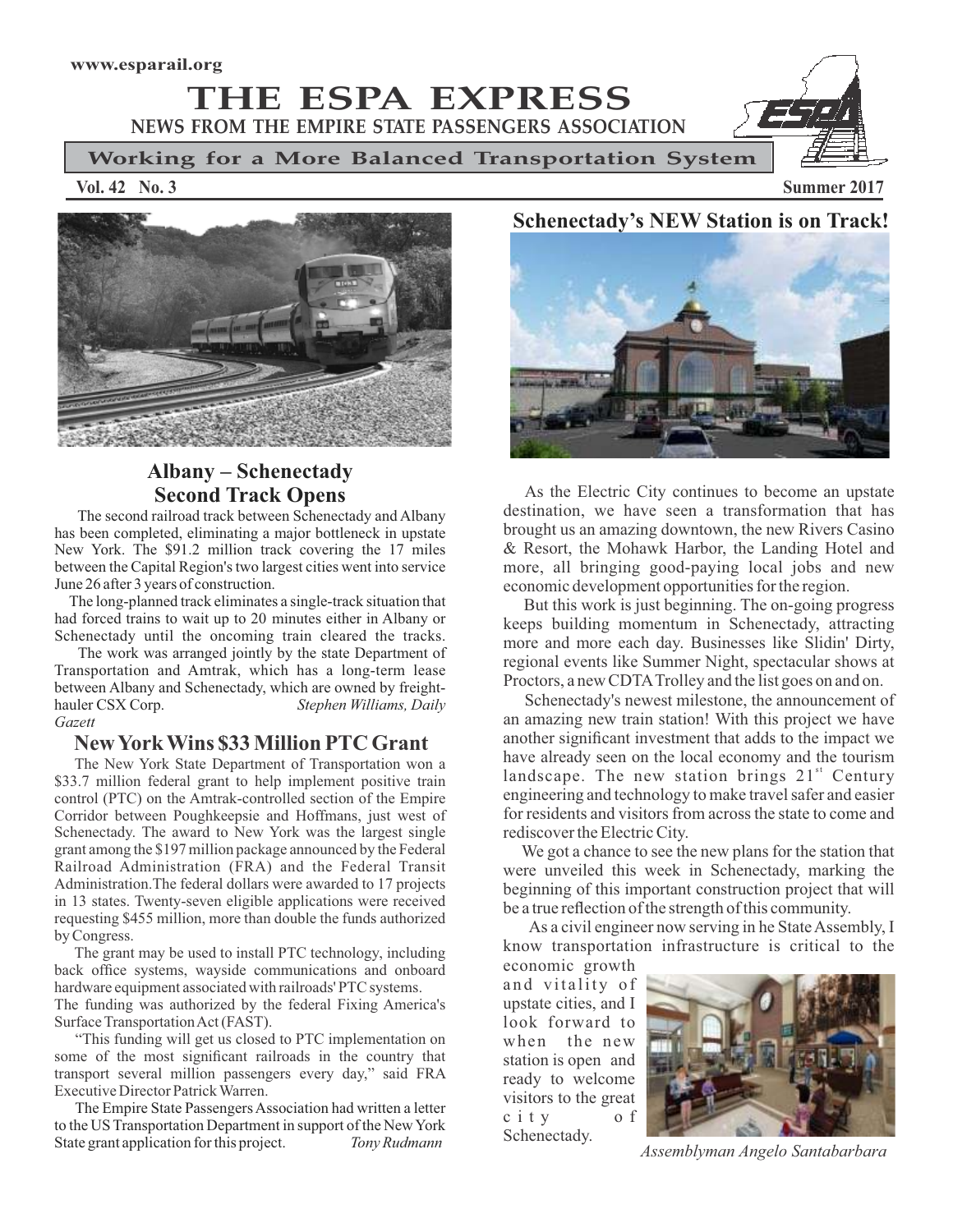

## **NARP Honors Congresswoman Stefanik**

New York Congresswoman Elise Stefanik received the NARP "Golden Spike" award during the national passenger group's Washington Spring National Council meeting. The North Country Congresswoman was honored for her work in passing legislation aimed at improving rail connections between the United States and Canada.

The new law allows for the upgrade of US Customs and Boarder Protection pre-clearance facilities to ease the movement of people and goods between the two countries. An early beneficiary of the legislation will be Amtrak's daily *Adirondack* from New York City to Montreal, half of whose route travels through Ms. Stefanik's district. The new statute will advance the decade-long idea of building a pre-clearance facility at Montreal's Central Station, eliminating the current two stop system which too often delays passengers for more than an hour.

Since Congresswoman Stefanik's district stretches from the Vermont border to Lake Ontario & the St. Lawrence Seaway, freight service should benefit on the Canadian Pacific line from Albany to Montreal and on the CSX route from Syracuse to Montreal.

Also honored with "Golden Spike" awards were Vermont Senator Patrick Leahy and New Hampshire Congresswoman Ann McLane Kuster. The new law clears the way for expansion of Amtrak's daily *Vermonter* north from St. Albans to Montreal to better connect passengers to New England localities.

Jim Mathews, NARP president and chief executive officer, said: "This bipartisan effort is good, sensible policy making – but it is more than that. By facilitating the connections between people and economies, these leaders are helping build a better and more prosperous America." *Tony Rudmann*



## **Hudson Valley Congressman Wants Food Service**

During the House Subcommittee on Railroads' June 22<sup>nd</sup> congressional hearing, Mid-Hudson Valley Congressman John Faso ( $R-19<sup>th</sup> NY$ ) specifically mentioned Amtrak's food service (or lack thereof on many state supported '*Empire Service'* trains that travel between New York City and Albany) when questioning Amtrak President Charles 'Wick' Moorman

Representative Faso stated that he had the occasion to frequent that service through the years and stated to Moorman, "*On customer experience, the fact that you can't buy a cup of coffee on the Empire Service trains from Albany to New York City, I know that this is an issue between Amtrak and New York State as well, I would hope that you would go back to the drawing board on this, because I can tell you that this is a very frustrating experience for many people who utilize that service*." Faso went on to say that this is a frustration further heightened when the trains are delayed.

 He also asked about service disruptions during the summer track work at New York's Pennsylvania Station, the Gateway Project, and the "Refresh Program" for the 450 *Amfleet I* corridor cars. Faso thought it was about time that the *Amfleet* coaches be rehabilitated. Moorman replied it had been over 20 years since the last refreshment, that it wasn't extraordinarily expensive, and that it should be done to improve customer experience. *Benjamin Turon*

#### **Amtrak Fiscal Year 2017 Ridership Decreases in Upstate New York State, Up Nationally**

Despite a 2% increase in Amtrak FY 2017 nationwide ridership-to-date (and with four months to go to complete the fiscal year ending September 30, 2017), upstate New York's *Empire Service* Amtrak ridership on the Albany - Niagara Falls corridor is still in decline, despite the previous spring and summer's train frequency reduction to accommodate CSX track work.

Ridership reductions continue on Amtrak's *Adirondack,* albeit the *Ethan Allen* and *Empire Service*Albany-NYC routes had ridership gains. The *Lakeshore Limited* continues to experience increasing ridership.

|                 | October 2016 to May 2017 (FY 2017) Cumulative Amtrak Ridership |             |             |            |                |  |
|-----------------|----------------------------------------------------------------|-------------|-------------|------------|----------------|--|
|                 | <b>Service (Route)</b>                                         | <b>FY17</b> | <b>FY16</b> | $%$ change |                |  |
|                 | Acela (Boston $-$ NYC $-$ Washington)                          | 2,302,322   | 2,337,379   | $-1.5$     |                |  |
|                 | Regional (Boston $-$ NYC $-$ Washington)                       | 5,705,171   | 5,542,519   | $+2.9$     |                |  |
|                 | Ethan Allen (*Albany – Rutland)                                | 31,700      | 31.271      | $+1.4$     |                |  |
|                 | Empire (*Albany – Niagara Falls)                               | 226,304     | 231,423     | $-2.2$     |                |  |
|                 | Empire $(NYC - Albany)$                                        | 772,307     | 753,347     | $+2.5$     |                |  |
|                 | Adirondack (*Albany – Plattsburgh – Montreal)                  | 68.391      | 72.090      | $-5.1$     |                |  |
|                 | Lakeshore Ltd. (Boston/NYC – Buffalo – Chicago)                | 236,244     | 232,932     | $+1.4$     |                |  |
|                 | Amtrak System Total                                            | 20,677,472  | 20,259,752  | $+2.1$     |                |  |
|                 | <i>*to/from New York City (NYC)</i>                            |             |             |            |                |  |
| Source – Amtrak |                                                                |             |             |            | Andrew J Cabal |  |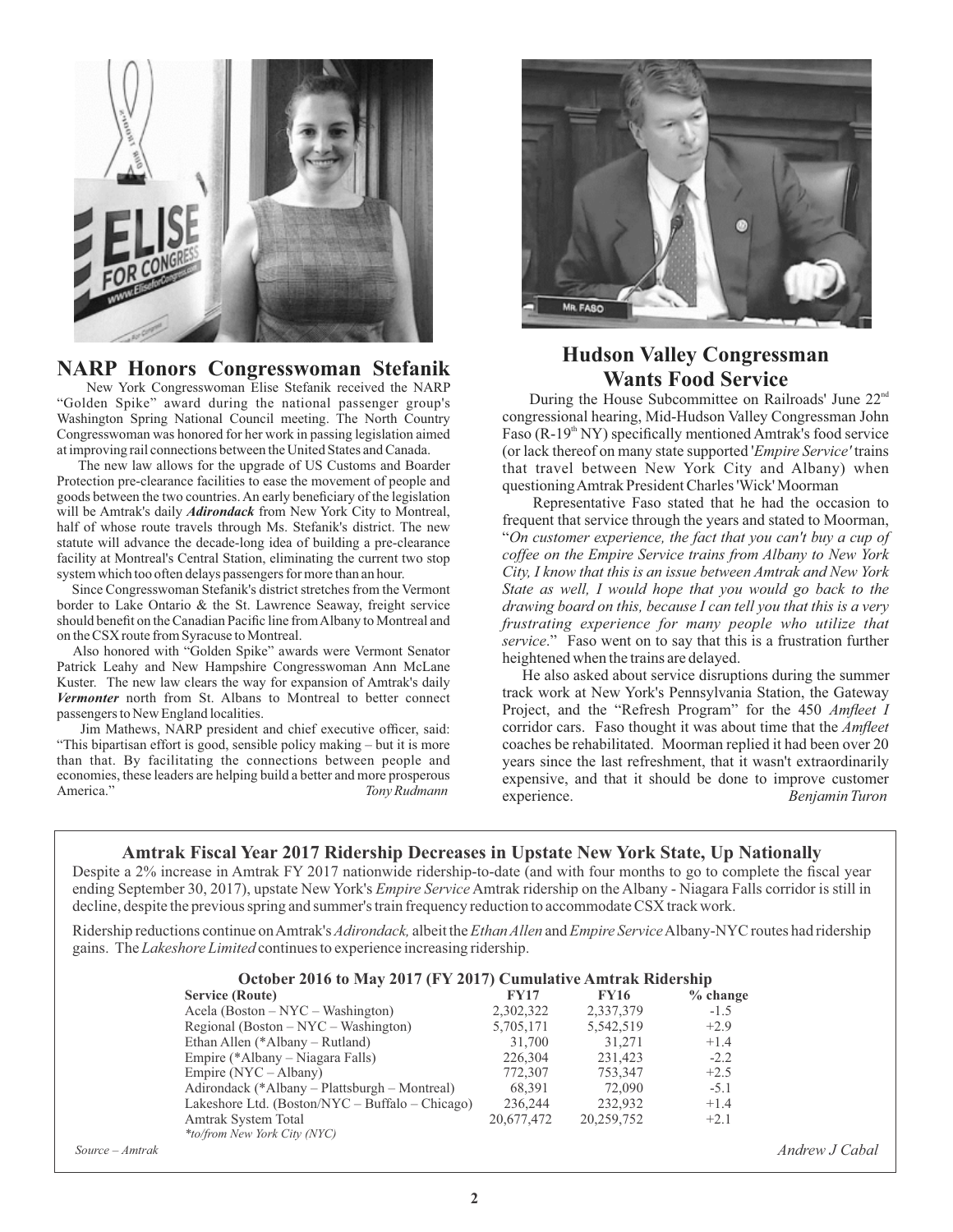## **Cost of Hudson Tunnel Project Grows, While Support from Washington Shrink**

The DEIS that was released a couple of days ago, estimates the cost of the Hudson Tunnel project at \$11.2 billion plus another \$1.7 billion for repairing the existing tunnels. This is 50% more than previously estimated. On the same day USDOT Secretary Elaine Chao (after spending the last eight years at the conservative Heritage Foundation) withdrew from the Gateway Development Corp. that was to advance this project. Certainly, the PRR tunnels under the Hudson, that were damaged after Hurricane Sandy, need some significant repairs. But these tunnels could be repaired by closing one tunnel at a time, and using the other tunnel for two-way traffic. This would work for Amtrak Corridor trains, but would require a major reduction in commuter rail service through the tunnels. Only about 6% of peak hour, peak direction ridership through these tunnels is on Amtrak NEC trains. All the scare-mongering is really about commuter travel.

NJ and NY officials that think they ought to get a pile of money from the Feds for this project need a reality check about who will be paying to fix this problem. NJ has the second highest per capita income in the U.S. Asking less prosperous states like West Virginia or South Carolina to foot the bill for wealthy suburban commuters to be able to travel comfortably to highpaying jobs in Manhattan, the bulk of the peak hour users, may not have been very realistic, even before the election. Now, NY and NJ must realize the ball is in their laps.

Once this sinks in, local officials need to take a closer look at the cost of building this project. For a 2.7 mile two-track tunnel (just tunnels, no stations etc.) to cost \$11.2 billion is out of sight! Once local officials and their consultants realize that an unlimited pot of gold would not be coming from Uncle Sam, they will roll up their sleeves and advance a more sensible plan. **Hudson Tunnel Project DEIS Information.**

The Federal Railroad Administration (FRA) and NJ TRANSIT are jointly preparing an Environmental Impact Statement (EIS) to evaluate the Hudson Tunnel Project. The FRA and NJ TRANSIT invite you to learn about the Preferred Alternative and the environmental review process. The Draft EIS has been released and comments may be submitted through August 21, 2017. To view study and comment please visit…

#### **[hudsontunnelproject.com](http://hudsontunnelproject.com/)**

*George Haikalis ESPAManhattan Coordinator*

#### **Upstate Amtrak Trains to Grand Central**

This summer six Albany-NYC '*Empire Service'* trains are stopping at Grand Central Terminal instead of New York Penn Station from July 10 through September 1, 2017. This is part of the rescheduling of Amtrak, LIRR, and NJT service to accommodate the major track, interlocking, and signaling repairs at Penn Station after several derailments that cause major delays and brought the condemnation of Amtrak by the politicians, the press, and commuters.

Rather than ad hoc piecemeal repairs Amtrak President Wick Moorman opted for a major rebuild despite the huge but shortterm inconvenience to rail travelers. According to Amtrak as part of the Infrastructure Renewal at New York Penn Station, Amtrak will perform a series of major track and switch renewal projects that will strengthen railroad infrastructure, operations and preparedness -- and ultimately improve reliability at America's busiest rail hub. The Infrastructure Renewal work accelerates several years of already planned improvements to track, switch and other infrastructure at Penn Station to improve track conditions.

This major work required that three northbound and three southbound *Empire Service*trains use Grand Central Terminal instead of Penn Station from July 10 – Sept. 1, 2017. Trains 230, 233, 235, 236, 239 and 242 are stopping or starting at Grand Central Terminal. There have been other significant adjustments to scheduling and cancelation of other Amtrak services in the Northeast including the combining of the northbound *Maple Leave*(Train 63) and *Adirondack* (Train 69) from Penn Station to Rensselaer, both departing at 7:15am from Penn Station. For the most accurate and up-to-date information please consult **Amtrak.com**.

The use of GCT required the switching of third rail shoes on the locomotives and the use of Metro-North engineers from Spuyten Duyvil at the north end of the Bronx to GCT. Intercity trains from Upstate NY historically ran into GCT until 1991 when an old freight line on the West Side of Manhattan was rebuilt and opened as the "Empire Connection" to Penn Station. This facilitated in-station connections to Amtrak's other services on the BosWas Northeast Corridor.



*View of station construction from temporary station* 

### *Schenectady Station Construction*

The Amtrak station at Schenectady, New York (SDY) will be closed effective June 21, 2017 and demolished as part of a New York State Department of Transportation-funded project to construct a new station facility. This comprehensive project involves building demolition, track work, water remediation, platform reconstruction and the construction of a new station [new station expected to open in late 2018]

 Limited station operations will begin at a temporary facility located next door to the existing station at the corner of Liberty Street and Erie Boulevard [across from Burger King]. Passengers are encouraged to be dropped off and picked up, as limited parking is available. Passengers should plan to arrive no more than 30 minutes before train departure. There is no waiting room [two bus shelters] at the temporary facility. Restrooms are available.

Ticketing and Amtrak Express services will not be available. Amtrak personnel will be available to assist customers checking baggage. Please note that overweight and excess baggage or any baggage requiring a service charge will not be available at the temporary Schenectady facility. Walk-on bicycle reservations must be prepaid before arriving at the station.

*Amtrak.com*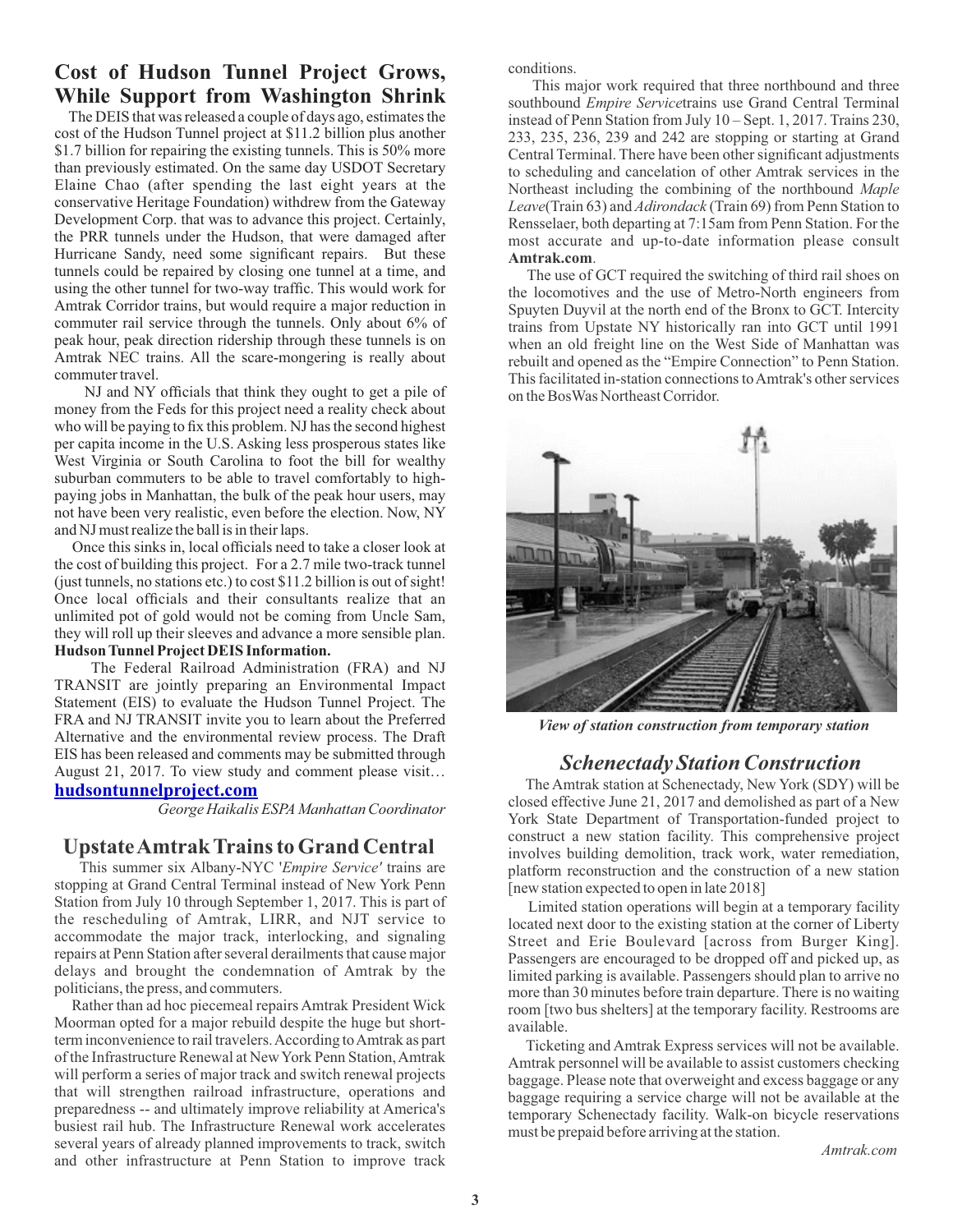#### **PassengerRail: Obama vs. Trump**

 Arecent e-mail exchange I had with a noted railroad writer led me to think about how President Barack Obama's agenda for rail compared to that of President Donald Trump. During the online exchange, the author and columnist, who in a blog post stated that he voted for Trump, exclaimed, "*Obama failed Amtrak miserably, just as he failed high speed rail. What a waste of money to achieve so little***!"**Awidely shared sentiment perhaps, but is it fair?

I think when one examines the actual facts that while the Obama Administration's rhetoric on "High Speed Rail" was overheated, in actuality a lot of good was achieved. True, we didn't get the Shinkansen or TGV, but compare to the previous forty years a lot of money was allocated to various intercity rail projects across the country.

The Obama Administration's commitment to rail transportation was made symbolically when, in January 2009, the President-Elect and his future Vice-President-Elect, "Amtrak Joe" Biden, arrived before Inauguration Day at Washington's Union Station in a special train with private varnish Pullman car "Georgia 300" on the rear. Biden would return home after eight years in office to his home state of Delaware by Amtrak.

As part of the economic stimulus response to the "Great Recession," the Democratic Congress appropriated in 2009 and 2010 approximately \$10.5 billion for "High Speed Rail," and the TIGER grant program (\$5.1 billion to more than 400 projects) started by the American Recovery and Reinvestment Act (ARRA) of 2009 (a.k.a. the "Stimulus") funded many rail projects, including some in New York State.



Beyond the California HSR project, state supported "Higher Speed Rail (HrSR)" corridors that got funded include the *Cascades* (Washington State & Oregon), *Lincoln Service* (Illinois), *Wolverine Service* (Michigan), *Piedmont Corridor* (North Carolina), *Vermonter* (Vermont), *Empire Corridor* (NYS), and Amtrak's own *Northeast Corridor*(NEC). New York State in the end got \$451 million from the ARRA, but once one adds TIGER grants and state matching money the total investment in inter-city rail in the state during the Obama years rises to \$942 million.

Amtrak straight away got \$1.3 billion for capital investment from ARRA. ARRA stickers are still visible on the sides of rebuilt Amfleet coaches in use by the *Empire Service*. For corridor service in the Midwest and West Coast, thirty-two Siemens SC-44 'Charger' diesel-electric locomotives where ordered and now are entering service. For the NEC, seventy Siemens ACS-64 'City Sprinter' electric locomotives replaced the aging AME7 'toasters'. And last but not least, twenty-eight new 'Avelia Liberty' high speed train-sets have been ordered from Alstom in Hornell, NY, to replace the current Acela fleet.

And lastly, Amtrak's long-distance network was not on the cutting block; instead, 130 new 'Viewliner II' long-distance cars was ordered, and these cars are now slowly coming into service from CAF USA in Elmira Heights, NY. Over the last eight years clear missteps were made at the White House, at FRA, State DOTs, Amtrak, and rail manufacturers CAF and Nippon Sharyo. Most notably the \$353 million failure (ARRAmoney) by Nippon Sharyo and the FRA to design and deliver new bi-level corridor coaches due to the "100% Buy America" requirement for all components and materials and the then inability of the newly designed passenger cars to meet the FRA's stringent crash standards. Once redesign and testing is done, production could start again in 2018, but the funding expires on September 30, 2017.

Overall, a considerable amount of money was spent during Obama's eight years, and most of it was not wasted but went to worthwhile projects which in many cases are just now reaching completion. Criticism that Obama didn't do enough for passenger rail ignores the "elephant in the room" … the Republican Party. President Obama only had two years of a Democratic Congress; after the 2010 mid-term election he had a Tea Party Congress which gave him a big "NO!" to proposals spend additional money on HSR, or establish a national for an "infrastructure bank" that could have funded rail projects.

As California Governor Jerry Brown recently said while actually riding on a high-speed train in China … "*Many in the Republican Party have adopted anti-high-speed rail like anticlimate change and anti-birth control as key elements in their political philosophy"*.

Now of course one can find plenty of Republicans who support rail at the local, state, and national level. Broad bi-partisan support is why Amtrak has survived for forty-six years. While several Republican governors elected in 2010 in Wisconsin, Ohio, and Florida, rejected their HSR grant money from the ARRA, in Michigan governor Rick Snyder and the Republican state legislature have moved forward in upgrading their Amtrak corridor service. On the Gulf Coast, deep in "Red State America," is strong support for the return of Amtrak service.

However, the reality is institutionally of the "Conservative Movement" at the national level that doesn't support rail, be it Amtrak, the TGV or the Toonerville Trolley. There is a whole overlapping opinion/think tank industry ginned up against rail: the Wall Street Journal, Fox News, and the Heritage, Cato, and Reason Foundations, all playing a game of 'whack-a-mole' with passenger rail proposals and proponents. Former Republican Florida Governor Charlie Crist was beaten in the primary by current Tea-Party governor Rick Scott after hugging President Obama at an Orlando HSR rally in 2010. Scott proceeded to axe the Orlando-Tampa project to the delight of Fox News and the Koch Brothers.

Now let us suppose the Democrats had maintained control of Congress during Obama's entire term. If they had continued to fund "High Speed Rail" at the same level that they did in 2010 (\$2.5 billion), funding for FY 2011-2017 would have been an additional \$15 billion for inter-city rail, for a total \$25.5 billion over eight years, including the ARRA HSR money from 2009- 2010, but not including additional money from TIGER grants or the FRA Railroad Rehabilitation & Improvement Financing (RRIF) loans which included a \$2.45 billion loan made in 2016 to Amtrak for the Avelia Liberty train-sets and NEC infrastructure improvements.



Stay In Touch With **ESPA** Via Facebook at www.facebook.com/esparail (You Don't Have To Be A Facebook User To View Our ESPA Page)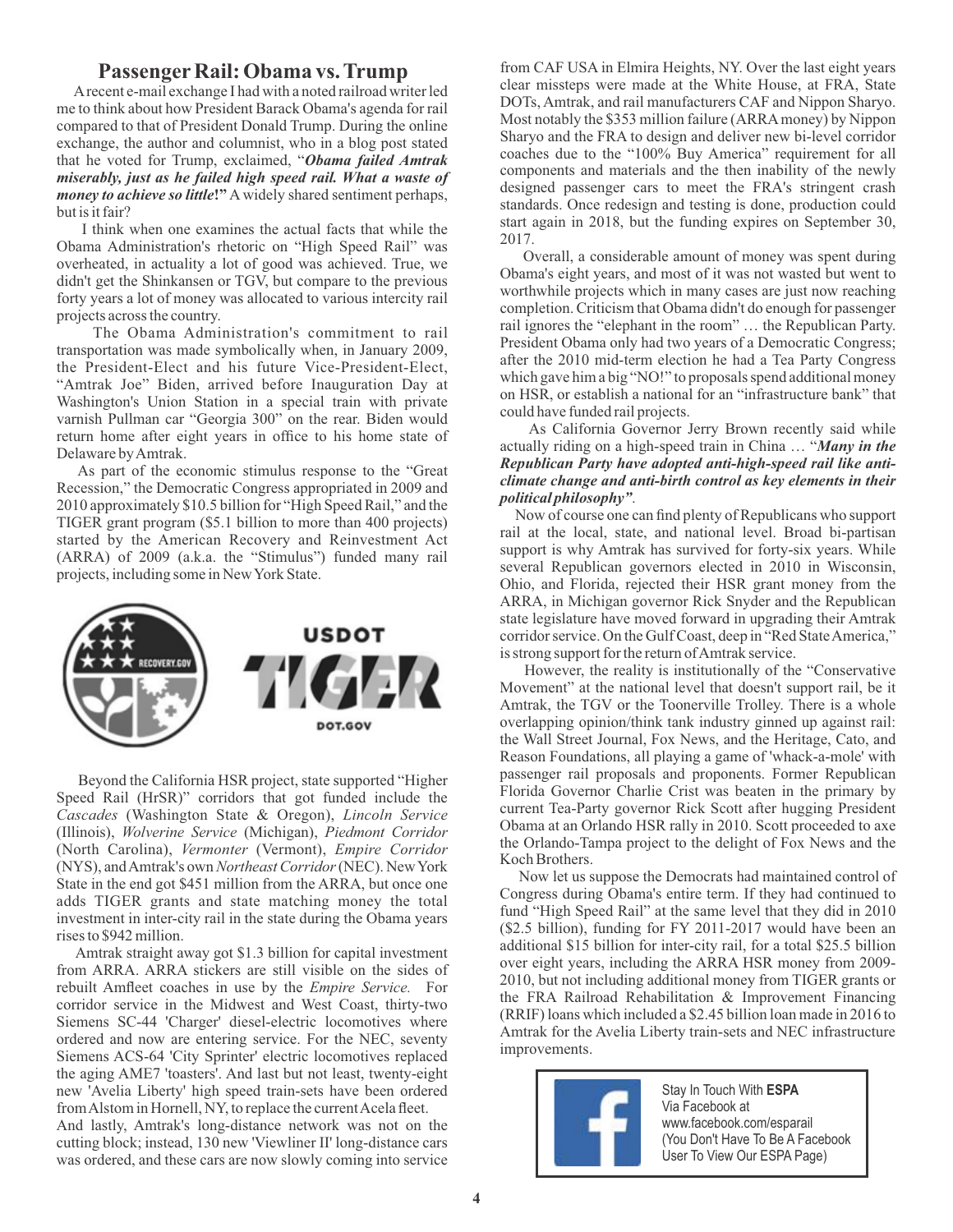#### **Obama made big promise**

Obama made big promises about rail but never had the opportunity to fulll them after the Tea-Party election wave; but still what his administration did achieve was not insignicant and left passenger rail better off than at the start of his administration.

So what about Trump? During the campaign and up to his inauguration, the rhetoric of the current president left many hopeful that he would quickly enact a bi-partisan drive for a big national investment in infrastructure including passenger rail. As a seemingly non-traditional, pragmatic, and opportunistic politician not tied to any political philosophy, many felt he could bridge the gap between the waring political parties in Congress.

During the campaign, Trump said to the British newspaper *The Guardian* that… "*China and these other countries, they have super-speed trains. We have nothing. This country has nothing. We are like the third world. But we will get it going and we will do it properly and, as I say, make America great again.*" He also said at a rally… "*The Chinese have trains that go 300 miles per hour. We have trains that go chug-chug-chug.*" And at the Republican Convention he promised, along with highways, airports, bridges, and tunnels, to build… "*the railways of tomorrow"*. "Railways" again made it into his inaugural speech and again during his speech to joint session of congress on February  $28<sup>th</sup> 2017$ .

The prominent railroad writer mentioned at the beginning of this piece had blogged in the Fall that he hoped that concerning infrastructure Trump would be in the mould of his Republican predecessor Dwight Eisenhower. However, hope that actions would match words were soon dashed and one can only imagine that the events to date are not what many Trump supporters expected from a "Make America Great Again" agenda.

The new administration immediately set a worrying tone by needlessly delaying the start of construction of the Bay Area's Caltrain Electrification, a "shovel ready project" as there ever could be, by withholding final USDOT approval by several months beyond the plan start of construction date. And reportedly the Trump Administration has withdrawn funding promised during the Obama Administration for the Gateway Project's new Hudson River tunnels into Penn Station in order to create "leverage".

Trump's much touted "Trillion Dollar" infrastructure plan. Only \$200 billion of that would be actual federal money that, spread out over a ten-year period, works out to only \$20 billion a year. And as pointed out in the media, this new \$200 billion in infrastructure spending is roughly about equal to what the Trump Budget cut in existing transportation infrastructure spending, including the popular TIGER grants, over the next decade, an estimated \$261.1 billion in cuts according to the *New York Times*. President Trump seems to have outsourced his infrastructure agenda to the Heritage Foundation, and it would mostly be reliant on private money attracted by tax cuts on private investment in infrastructure.

Yet there is strong doubt about how many roads, bridges, and railroads can be improved or built on a forprofit basis by the private sector. The record of private infrastructure investment is decidedly mixed in America with several private toll highways have met with financial failure in recent years. There is certainly room for privately led projects, like All Aboard Florida's *Brightline* or Texas Central Railways, but for the most part public money is what is need for rail construction projects like those of New York State's *Empire Corridor*.

Despite his campaign promises, President Trump is "all talk and not action" concerning investment in passenger rail. As it stands now, Obama legacy as president could actually far exceed that of the self-proclaimed master builder Donald Trump. It would be truly "sad" if, after eight years of significant investment in rail, these efforts would stall out instead of gathering speed.

If you were like the afore mentioned railroad writer who voted for Donald Trump, then I would strongly suggest that you write to the White House expressing your strong support for passenger rail and an infrastructure bill with real money. This is very easy to do: send an e-mail, write a letter, or make a phone call! Make a visit to "Get in Touch with The White House" at [www.whitehouse.gov/contact](http://www.whitehouse.gov/contact). Be polite and to the point. Ask Mr. Trump to fulfill his campaign promise to build "the railways of tomorrow."

*Ben Turon*



#### **Rally for Trains at the Albany-Rensselaer**

A"Rally for Trains" was held on Friday, June 23 in the late afternoon at the Albany-Rensselaer station, part of NARP's efforts at the local level to show support for Amtrak's vital National Network trains which the Trump Budget proposes to eliminate. This would include the NYC-Boston-Chicago '*Lake Shore Limited'* which stops at Albany-Rensselaer, Amtrak's 9th busiest station. Rallies have been held across the nation in support of the longdistance trains.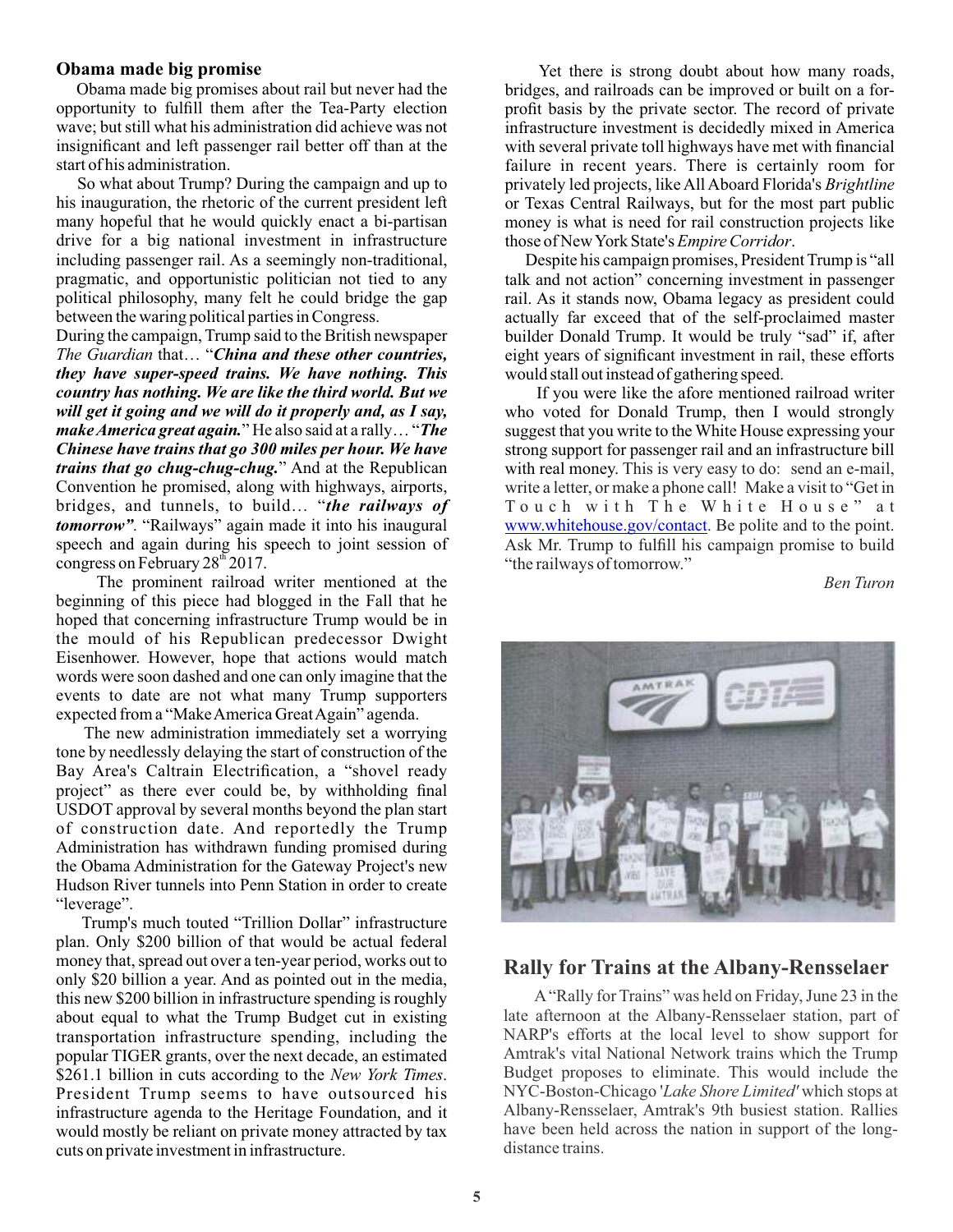### **Rail Funding & Infrastructure in Limbo**

As Congress went home to celebrate the Independence Day holiday, many wonder what important issues will be dealt with in the balance of calendar year 2017. When the nation's law makers return to Washington, the August recess/vacation looms and there are few scheduled legislative days before significant deadlines arrive.

One obvious deadline is passing a federal budget for fiscal year 2018 which actually begins on October 1, 2017. Some delay in starting the process was expected with the inauguration of a new administration, but details were slow in coming. For rail passengers, the details proved a disaster.

Amtrak was targeted for a \$630 million cut and elimination of all long-distance trains. That strips over two hundred communities without any access to public transportation since they are not served by bus or air options. Northeast Corridor funding was cut by \$93 million, more than \$328 million from the current fiscal year and \$280 million below the FAST act authorization level for 2018. FAST act proposed funding was pegged at \$ 51 million, \$375 million below the levels authorized for FFY 2018 and restricted to token support at large metropolitan areas. The popular TIGER competitive grant program used for rail, transit, bus and road projects was slashed by \$499 million leaving only \$1 million for use nationwide.

Public transit suffered as well with a presidential proposal to cut \$928 million from the Federal Transit Administration's "New Starts" Capital Investment Program. This transit program has been critical in launching new transit, commuter rail and lightrail projects throughout the nation.

Amtrak President and Chief Executive Officer "Wick" Moorman was among the first to push back on the new administration's budget ideas. In his annual budget submission to Congress, Moorman said: "Amtrak requests \$1.6 billion, the full sum authorized by the FAST act to support the Northeast Corridor and thbe National Network in FY2018." If approved by Congress, that amount would provide \$515 million for the Northeast Corridor and \$1.085 million for the National Network.

The Amtrak leader also pushed back on the idea that eliminating long distance trains would save money. "Enactment of such a proposal would drastically shrink the scope of our network, could cause major disruptions in existing services and increase costs for the remaining services across the Amtrak system," he said. "Amtrak initial projection is that eliminating long distance services would result in an additional cost of approximately \$423 million in FY 2018, requiring more funding from Congress and our partners rather than less."

Both House & Senate committees have held hearings and meetings on the new administrations budget ideas. The Transportation Secretary, the Budget Director and some of the usual anti-Amtrak groups have been supportive but they have faced pointed questions from legislators. By and large, many legislators have voiced their disagreement of the proposed cuts and state and local officials, passenger groups and business organizations think the cuts will hurt public mobility and the economy.

But it remains unclear that Congress can forge an agreement before the October  $1<sup>st</sup>$  deadline. Without an adopted budget signed by the President, Congress may once again leave the nation in the Continuing Resolution "limbo" kicking a real budget into the Christmas Holidays or even until calendar 2018.

Another threat on lawmaker's plate is the need to increase the

nation's debt limit which must be raised by late August or mid-September according to Treasury Secretary Steven Capuchin. The national government borrows money because many Congresses and Presidents have authorized and appropriated money without increasing the revenue needed to pay for laws and projects. While families and businesses nationwide barrow money for major capital projects such as homes or automobiles, legislators and presidents have fallen into the trap of paying for recurring yearly expenses by borrowing. Since the country's debt limit is capped by law, failure to raise the debt ceiling means the government will not be able to pay its bills for past and current spending.

Most economists, bankers, and both lawmakers and the President, agree that defaulting on the borrowed debt would create an economic and financial disaster which would cripple our nation and may cause a world-wide depression. But there is no agreement on a path to solving the problem and the clock is ticking.

The new administration began with a three pronged agenda to solve problems of healthcare, tax reform and infrastructure, perhaps within its first hundred days. But as the nation enters the summer doldrums, these three priorities are not accomplished. Perhaps part of the problem is their inter-locking nature, with health care changes providing money for tax reform which allows infrastructure spending.

The Administration proposes a \$1 trillion plan with \$200 billion in federal money over the next decade. But that amount pales in comparison to the \$4 trillion backlog of infrastructure renewal and expansion needed now according to engineering experts. And the bulk of funding would come from private businesses and investors who would be motivated by tax changes and repatriation of almost \$3 trillion "stranded" abroad by high tax rates.

Congressional leaders are confronted with competing ideas for funding both tax reform and infrastructure and are beginning to suggest there may not be time to begin much-needed infrastructure renewal in calendar 2017. While individual legislators are suggesting cancellation of the usual August recess/vacation, that idea does not seem to have taken root.

 Some Las Vegas odds-makers think infrastructure will slide into calendar 2018 when the congressional election will make a resolution even more difficult. So infrastructure remains in "limbo" but hopefully not drifting towards "hell."

*Tony Rudmann*

# Help ESPA

Go Green and Save \$\$

**Members providing their e-mail address are entitled to the full-color, electronic version of the**  *ESPA Express* **newsletter at the same time we forward the paper version to the printer. (ESPA will NOT share your information with anyone.)** 

**Receive the newsletter one to two weeks earlier than by mail!** 

**Our postage and printing cost savings will give ESPA more resources to further its passenger rail advocacy mission.** 

**Please send your e-mail address to: [www.rwlenz4@gmail.com.](https://www.fra.dot.gov/eLib/details/L18621)**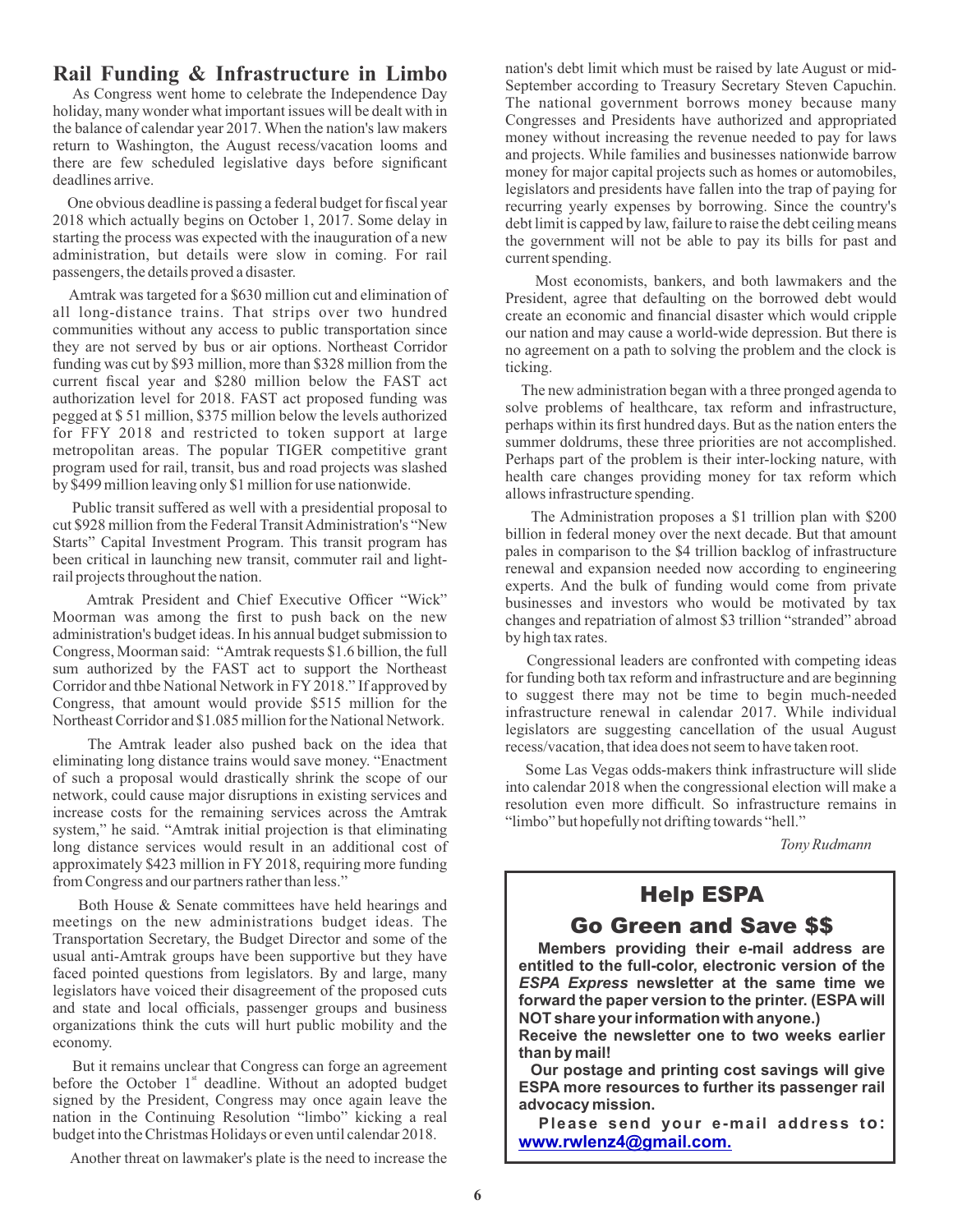

*Amtrak fetching diners 'Boston' and 'Baton Rouge' from CAF-USAin Elmira Heights, NY, that are named after state capitals.*

### **Rail News from Other States**

**Florida's Brightline train is on track to move** towards phase two of its project as Martin County, Florida dropped [the last of multiple legal suits](http://www.tcpalm.com/story/news/local/shaping-our-future/all-aboard-florida/2017/07/10/last-treasure-coast-legal-action-against-all-aboard-florida-dropped/464248001/) against the company. All Aboard Florida will continue to receive \$1.75 billion of taxfree bonds, which was the legal suit in question, for the railroad. Despite the legal battles that they faced, Brightline officials look forward to working with the Treasure Coast.

"Brightline continues progress on its Phase 2 extension to Orlando. We look forward to continuing to work with the communities in the Treasure Coast, especially on partnerships with quiet zones, similar to our efforts in south Florida," the company said in an email. "These are important steps forward as we build a transportation system for Florida's future."

Brightline is expected to begin limited service between Miami and West Palm Beach later this fall, while the addition of the Orlando stop is still several years away.

"We are incredibly excited to see that Brightline is back on track and making continued progress," Jim Mathews, NARP President and CEO said. "Brightline will change the way Floridians think about travel and it will become a primary mode of transportation in the sunshine state.

#### *NARP*

**A bipartisan coalition of more than 50 Virginia state legislators** spoke out in favor of trains, urging the Commonwealth's congressional delegation to fund Amtrak. The White House's proposed budget cuts would elimate 50 percent of Virginia's train service The proposed budget would specifically cut 66 percent of Charlottesville's train service, 60 percent of Petersburg's service, 50 percent of Lynchburg's, and cities like Staunton, Clifton Forge, and Danville would lose service completely.

Virginians for High Speed Rail, a passenger rail advocacy group, says the budget cuts would add more than 714,000 additional trips on roadways which would have a dramatic effect on carbon emissions. The additional trips would burn four million gallons of fuel and release nearly 79 million pounds of carbon dioxide into the air annually

. *NARP*

#### **Chicago Union Station development**

Amtrak has designated a team lead by Riverside Investment & Co. as the Master Developer for a \$1 billion development of Chicago Union Station and neighboring Amtrak owned properties. The conceptual design includes three phases projected to be completed in about six years.

Project priorities include improved street entrances and pedestrian traffic flow entering and leaving Union Station, as well as improved pedestrian friendly landscaping and open spaces. The proposed commercial development will total about 3.1 million square feet from all three phases.

Phase One – Union Station Head House & Concourse Improvements:

- 110,000 square feet of new/reconfigured retail with a new food hall
- Street-level retail to be added to enhance the pedestrian experience
- 100,000 square feet of office space and a new proposed hotel above the Great Hall.
- Two new 12-story residential towers above the head house.
- Phase Two New Office Towers with Retail and Parking.
- Two new 750,000-square-foot office towers with groundfloor retail and about 800 parking spaces.
- Ample public-accessible green spaces including terraces and plazas, including above the current Union Station Transit Center.
- Phase Three Plaza  $&$  Tower at the Southeast Corner of Jackson & Canal:
- Approximately 500,000 square foot retail and residential tower development over active rail lines with open space and plazas at street level.

The commercial aspects of the project do not require and Federal, state or local tax funding and are subject to further revision and consideration by the City of Chicago Plan Commission Landmark Commission, Zoning Committee<br>and City Council. *Ohio Passengers Association*  $O$ hio Passengers Association